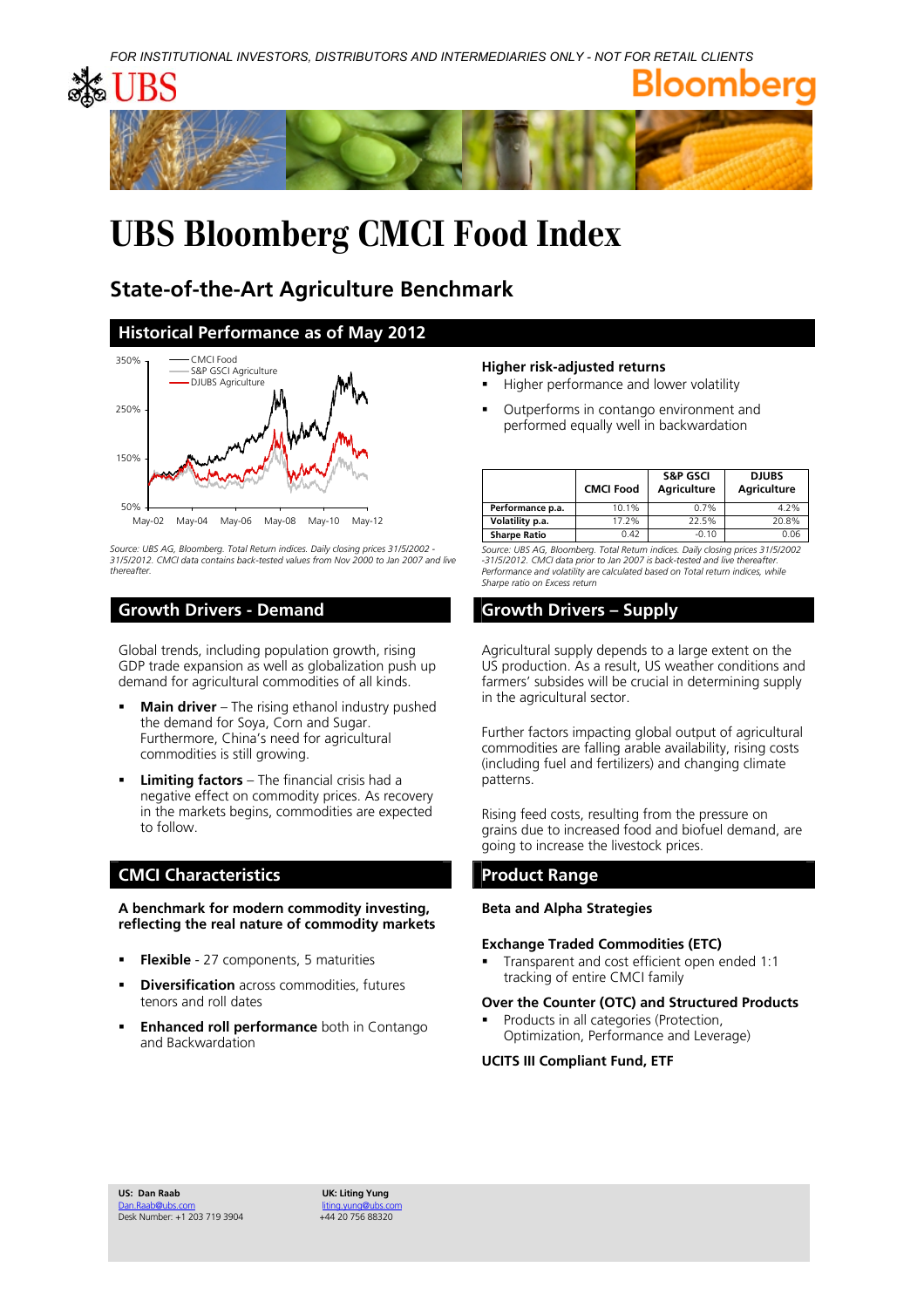# Bloomberg

# ≴ UBS UBS Bloomberg CMCI Food Index

**contracts** 

rolled\*.

Price

3. sell low

2. hold

### **Sector Benchmark Indices**

 Diversified across all commodities and tenors of the agriculture sector

### **Single Commodity Benchmark Indices**

All tenors of one commodity

**"Vertical" and "Bullet" Indices** (See below)

**Limit investors to short-dated futures** 

4. reinvest

■ An upward sloping forward curve ("contango") such as below puts investors in the costly position of "buying high, selling low" each time a future is

## **Overview Sector Weighting Coverview Sector Weighting**



Source: UBS IB, Composition correct as for H1 2012

## **Traditional Commodity Indices UBS Bloomberg CMCI**

### **Expands commodity investment beyond short-dated futures contracts**

 Gives access to various constant maturities. In doing so, it can reduce roll losses (or even generate roll gains) and may diminish volatility found in traditional indices



## **The UBS Bloomberg CMCI Universe - Food**

1. Buy high \*\* assuming futures curve stays the same

| Sector | <b>Weight Avg Tenor</b> |      | Commodity          | Code      | Overall<br>Weight | Weight in<br><b>Sector</b> | Average<br>Tenor | ЗM           | 6M           | 1Υ           | 2Y | 3Υ |
|--------|-------------------------|------|--------------------|-----------|-------------------|----------------------------|------------------|--------------|--------------|--------------|----|----|
| Food   |                         |      | SRW Wheat          | W         | 2.42%             | 7.43%                      | 5.56             | ✓            |              | $\checkmark$ |    |    |
|        |                         |      | <b>HRW Wheat</b>   | KW        | 1.23%             | 3.77%                      | 5.56             | ✓            | ✓            | $\checkmark$ |    |    |
|        |                         |      | Corn               | C         | 5.70%             | 17.50%                     | 5.74             | $\checkmark$ |              | $\checkmark$ |    |    |
|        |                         |      | Soybeans           | S_        | 5.36%             | 16.43%                     | 5.25             | ✓            |              | $\checkmark$ |    |    |
|        | 32.6%                   |      | Soybean Meal       | <b>SM</b> | 1.36%             | 4.16%                      | 4.11             | $\checkmark$ | $\checkmark$ |              |    |    |
|        |                         |      | Soybean Oil        | <b>BO</b> | 1.61%             | 4.95%                      | 4.05             | ✓            | ✓            |              |    |    |
|        |                         | 5.06 | Sugar #11          | <b>SB</b> | 4.86%             | 14.92%                     | 5.99             | $\checkmark$ |              | $\checkmark$ |    |    |
|        |                         |      | Sugar #5           | QW        | 2.28%             | 7.01%                      | 4.15             | ✓            | $\checkmark$ |              |    |    |
|        |                         |      | Cocoa              | OC.       | 0.74%             | 2.26%                      | 4.22             | $\checkmark$ | $\checkmark$ |              |    |    |
|        |                         |      | Coffee "C" Arabica | КC        | 1.30%             | 3.97%                      | 5.02             | ✓            | ✓            | $\checkmark$ |    |    |
|        |                         |      | Cotton             | CT.       | 1.82%             | 5.57%                      | 4.20             | $\checkmark$ | $\checkmark$ |              |    |    |
|        |                         |      | Live Cattle        | LC        | 2.28%             | 7.00%                      | 4.07             | ✓            | $\checkmark$ |              |    |    |
|        |                         |      | Lean Hogs          | ΙH        | 1.64%             | 5.02%                      | 4.06             | ✓            |              |              |    |    |

Source: UBS IB, Composition correct as for H1 2012